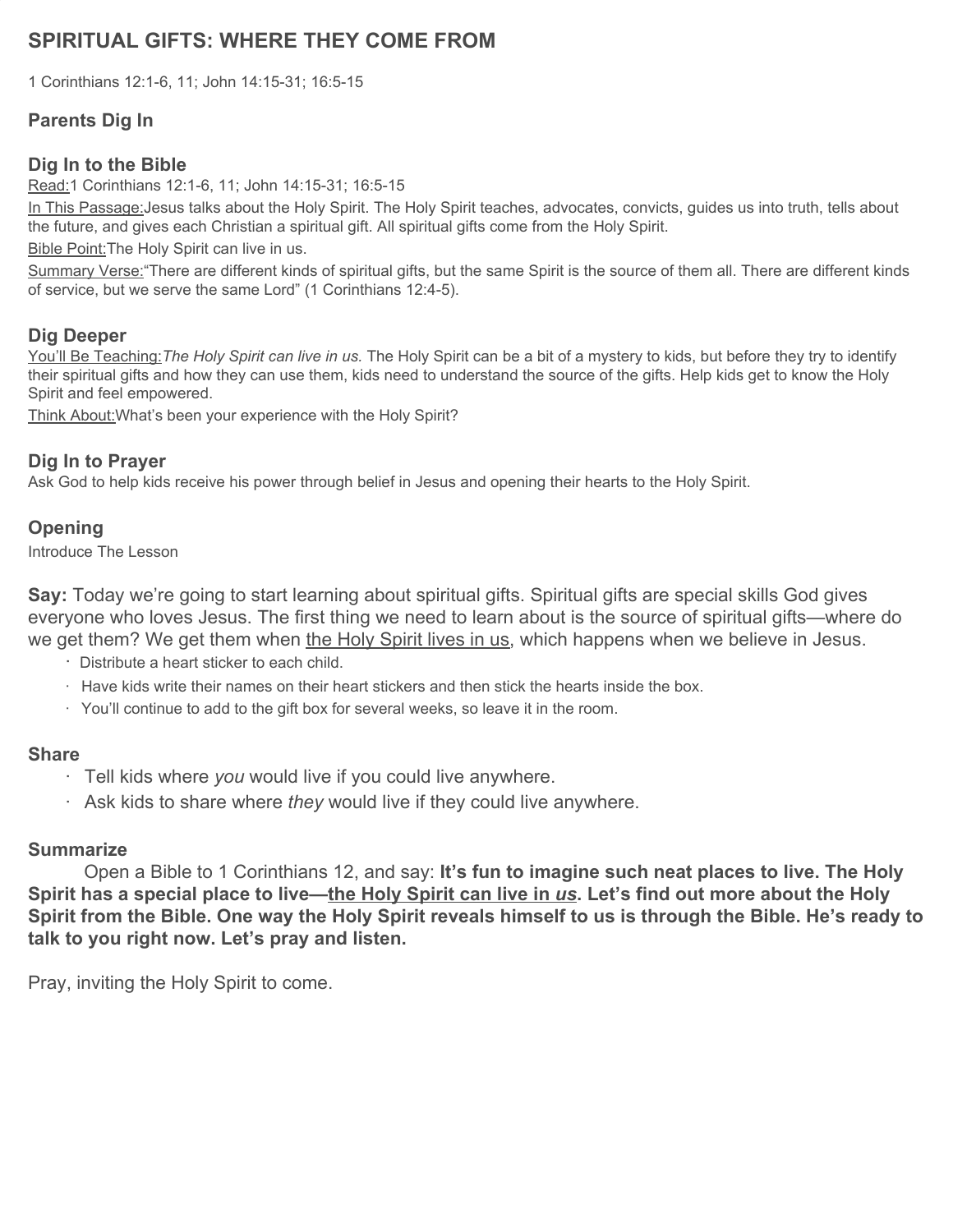**Say: Today we're learning that the Holy Spirit can live in us.**

**Ask: • What do you think that means?**

Say: Thanks for sharing what you think it means. You certainly seem to be more on the right track **than**

**our friend Andy!**

**Watch "Andy's X-Ray."[here](https://vimeo.com/showcase/6097677/video/345115248)**

**Ask: • Why isn't the Holy Spirit something you can see on an X-ray?**

**• Cammie explained that the Holy Spirit is "the presence of God that's always with us." How does that help you understand the Holy Spirit?**

 **Say: Despite what Andy thought, you can't see the Holy Spirit in an X-ray. But that doesn't make him any less real! When we believe in Jesus, the Holy Spirit lives in us. We can't see him on an X-ray, but we can see him by how he helps us live right and comforts us when we're upset.**

### **MUSIC VIDEO**

"Living by the Spirit" (Galatians 5:25) (watch or download [here](https://vimeo.com/showcase/6097677/video/345114007)) "Your Friend" (watch or download [here](https://vimeo.com/showcase/6097677/video/345114734)) "Thankful" (watch or download [here\)](https://vimeo.com/showcase/6097677/video/345114550)

# **CORE BIBLE DISCOVERY**

### **Supplies**

Bibles 6 identical gift bags tape "Gifts From the Holy Spirit" handout (download [here\)](https://digin-resources.group.com/media/10703/q2_lesson-10_gifts-from-the-holy-spirit_handout.pdf) eyeglasses an assortment of items that kids can use to show skills (see Easy Prep) painter's tape

### **Easy Prep**

Mark John 14:26 in a Bible.

Cut apart the handout.

Number five of the bags 1-5, and put the following in each gift bag: 1) the megaphone picture, 2) the marked Bible, 3) the stop sign picture, 4) a pair of eyeglasses, and 5) the binoculars picture. Tape the bags shut so kids can't peek in.

For the sixth bag, you'll need enough items that each child can choose 1. Include an assortment of things such as rhythm instruments for musical kids, balls for athletic kids, markers and paper for artists, Legos for spatial kids, and nature items for kids who love nature.

Make a line with painter's tape across the middle of the room.

### **Talk About It**

Say: **Today we're starting a new topic and learning about something called** *spiritual gifts***.**

Ask: **• Tell about a person who has given you a great gift.** Share your own story first.

Say: We're going to learn more next week about what some spiritual gifts are. But this week, we're going to focus on who gives them to us! They're called spiritual gifts because the Holy Spirit gives them to us. And that happens when we **believe in Jesus, because then the Holy Spirit can live in us. Listen to this!**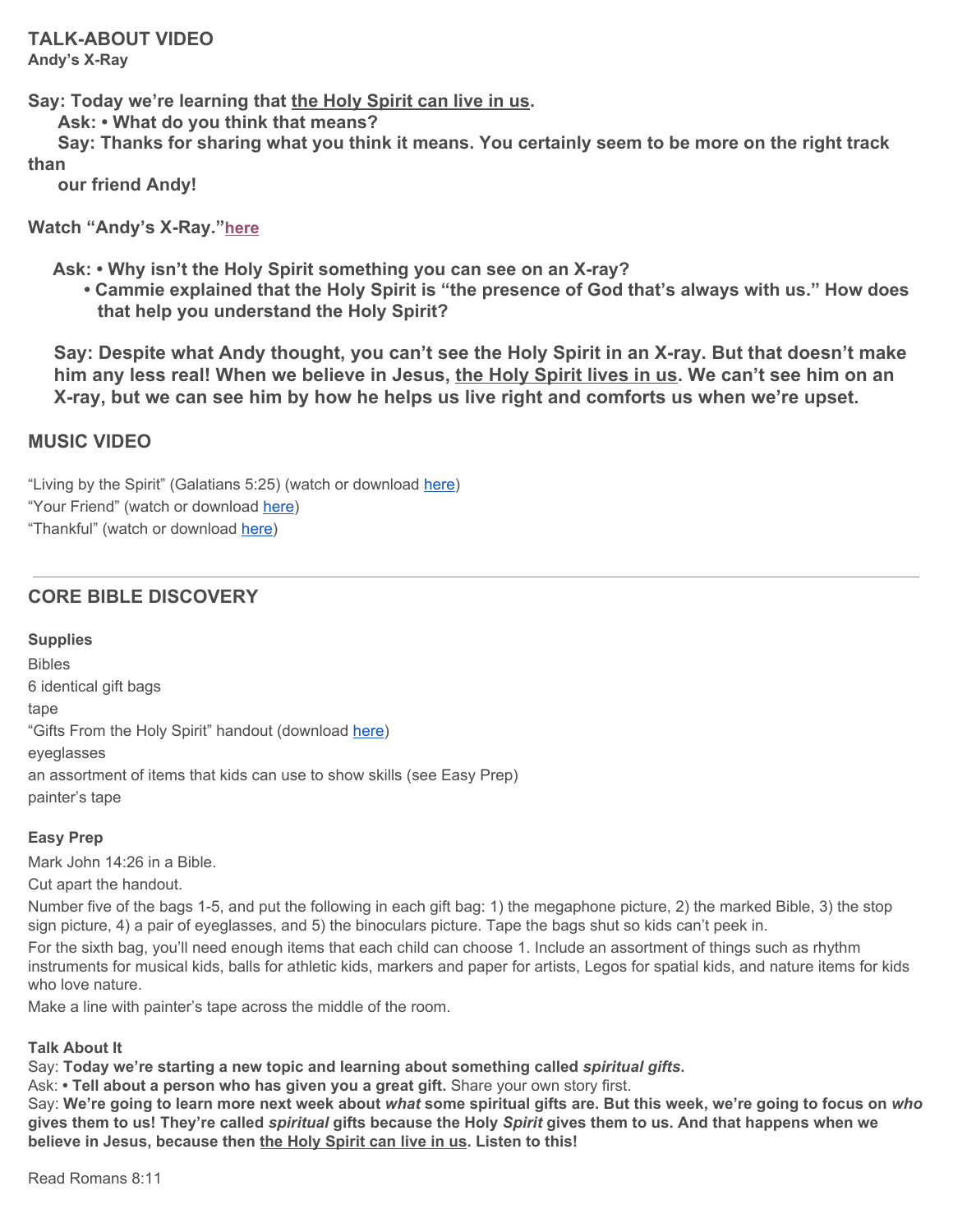Say: So the Holy Spirit can live in us when we believe in Jesus, and he gives us spiritual gifts. Let's find out more about **what the Holy Spirit does in our lives! Open the First Gift**

**Point out the gifts**

#### **Ask: • What do you notice about these gifts?**

Say: One thing I notice is that these gifts are all in the same style of gift bag. That tells us they probably all came from the same person. At Christmas, sometimes you can tell whether a gift is from your parents or your grandparents based **on the wrapping paper. The Bible tells us the Holy Spirit is the giver of all spiritual gifts.**

Read 1 Corinthians 12:4 and 11

#### **Say: Let's open these gifts and find out what the Holy Spirit does in our lives.**

Give a child gift bag 1, and let the child open it and show everyone the contents. Have kids cup their hands around their mouths,

speak, and hear how their voices are amplified.

#### **Ask: • What does a megaphone do?**

Say: A megaphone helps us speak louder. The Holy Spirit is kind of like a megaphone because he speaks up for us! **Listen to this.**

Read John 14:16-17 and 16:7

Say: When Jesus talked about the Holy Spirit, he said the Holy Spirit can live in usand be our advocate. An advocate is someone who speaks up on behalf of someone else. For example, if someone was a victim of a crime, an advocate **would speak up to get the person the help he or she needs.**

**Ask: • Why do we need an advocate with God?**

**Say: The Holy Spirit can live in usand be our advocate. This is how the Bible describes it.**

Read Romans 8:26

**Ask: • Have you ever wanted to pray but didn't know what to say? Talk about that.** Say: We are welcome to talk to God anytime. But sometimes we don't know what to say! When that happens, the Holy Spirit can be our advocate who hears what's in our hearts and puts it into words as a prayer to God.

#### **Open the Second Gift**

**Say: But that's not all! Let's find out what else the Holy Spirit does.**

Have a child open gift bag 2. Before the child reads the marked passage (John 14:26), tell kids to listen for something the Holy

Spirit does. Then have the child read the verse

**Ask: • Tell me about your favorite teacher.**

Say: Jesus said the Holy Spirit will teach us and remind us what Jesus said. One way he does that is through the Bible. Sometimes when we're reading the Bible, a verse seems to jump out at us. That's the Holy Spirit making sure we pay **attention to that verse! When the Holy Spirit lives in us, he teaches us.**

#### **Open the Third Gift**

.

**Say: There are more gifts! Let's see what the next one is.** Have a child open gift bag 3 and reveal the contents.

**Ask: • What does this sign make you think of?**

Say: When a driver sees a stop sign, he or she stops. Without that sign, the driver might crash into another car! The Holy **Spirit does something similar. Let me show you what I mean.**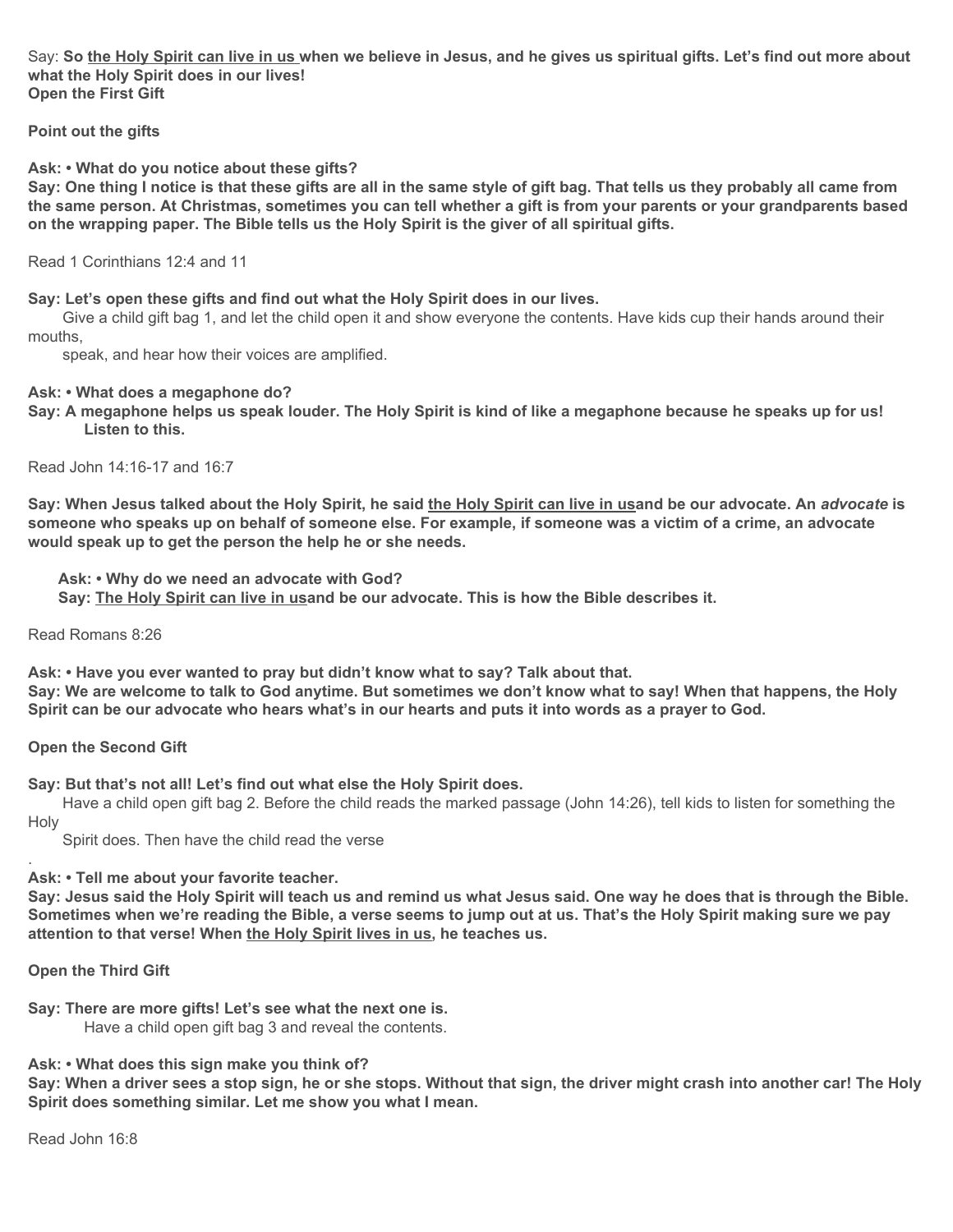Say: This verse has some hard words, like convict. But basically this verse means that the Holy Spirit tells you when to stop doing something that's bad for you or to start doing something that would be good for you to do. Let's play a **stopping game.**

Have all the kids except the one who opened the gift line up along a wall, facing the tape line. Have the child who opened the

gift hold the stop sign by his or her side.

Say: Imagine that this tape line is the edge of a cliff. If you cross it, you'll fall! Now look up toward the ceiling. Now start walking. [Name of child with the stop sign]will hold up the stop sign and yell "Stop!" whenever anyone gets close to the **edge of the cliff.**

Have kids start walking until they hear "Stop!" from the child with the sign.

Ask: • Tell about a time you felt the Holy Spirit telling you to stop doing something. Share your own age-appropriate **example first.**

Say: We don't always know right and wrong. But the Holy Spirit does! Sometimes you'll feel a little check in your heart that you're doing something wrong. That's because the Holy Spirit can live in usand give us that inside feeling that we **need to stop. We won't necessarily** *see* **a stop sign, but we'll get a feeling.**

**Open the Fourth and Fifth Gift**

**Say: Let's see what else happens when the Holy Spirit lives in us.**

Have a child open gift bag 4 and reveal the contents.

Ask: • Tell about someone you know who wears glasses or contact lenses. Maybe it's you! Tell about someone you know **first.**

Say: Some people who wear glasses can see a little bit without them. But some people would be walking into things **without their glasses! The Holy Spirit is kind of like a pair of glasses because he guides us.**

Read John 16:13-14

**Ask: • What's one thing you know is true?** (This could be about any topic.)

Say: God is so big that there's always more we can learn about him. And the longer we know God, the more the Holy **Spirit can guide us into truth about God!**

And the verses mentioned one thing the Holy Spirit will show us that's actually another gift.

Have a child open gift 5 and reveal the contents. Have kids hold their hands up to their eyes like binoculars and imagine

how

far they could see if they were real binoculars.

**Say: The verses we read said the Holy Spirit will tell us about the future. How cool!**

**Ask: • How do binoculars remind you about knowing the future?**

Say: Binoculars let us see farther in front of us than we could see on our own. And when the Holy Spirit lives in us, he **can show us things about the future that we'd never know on our own!**

**Open the Final Gift**

Say: **So that brings us to our last and final gift. What could it be?**

Have a child open the bag containing enough items for everyone.

Say: **The last thing we're learning about the Holy Spirit is this.**

Read 1 Corinthians 12:5-6.

Say: When the Holy Spirit lives in us, he gives us each a spiritual gift. A spiritual gift is something you're good at, but it's different from a talent. The Holy Spirit could make you good at kindness, giving, or being wise. Next week we'll learn more about what all those gifts are. For now, the important thing to know is that they don't come from us. The final gift was in the same style of gift bag as all the other ones, because every gift we learned about comes from the same source: the Holy Spirit. They may feel like they're coming from us, because the Holy Spirit lives in uswhen we believe in Jesus, **but they're special gifts he gave us to serve God!**

Let each child choose an item to show something he or she is good at, such as music, sports, drawing, building, or writing.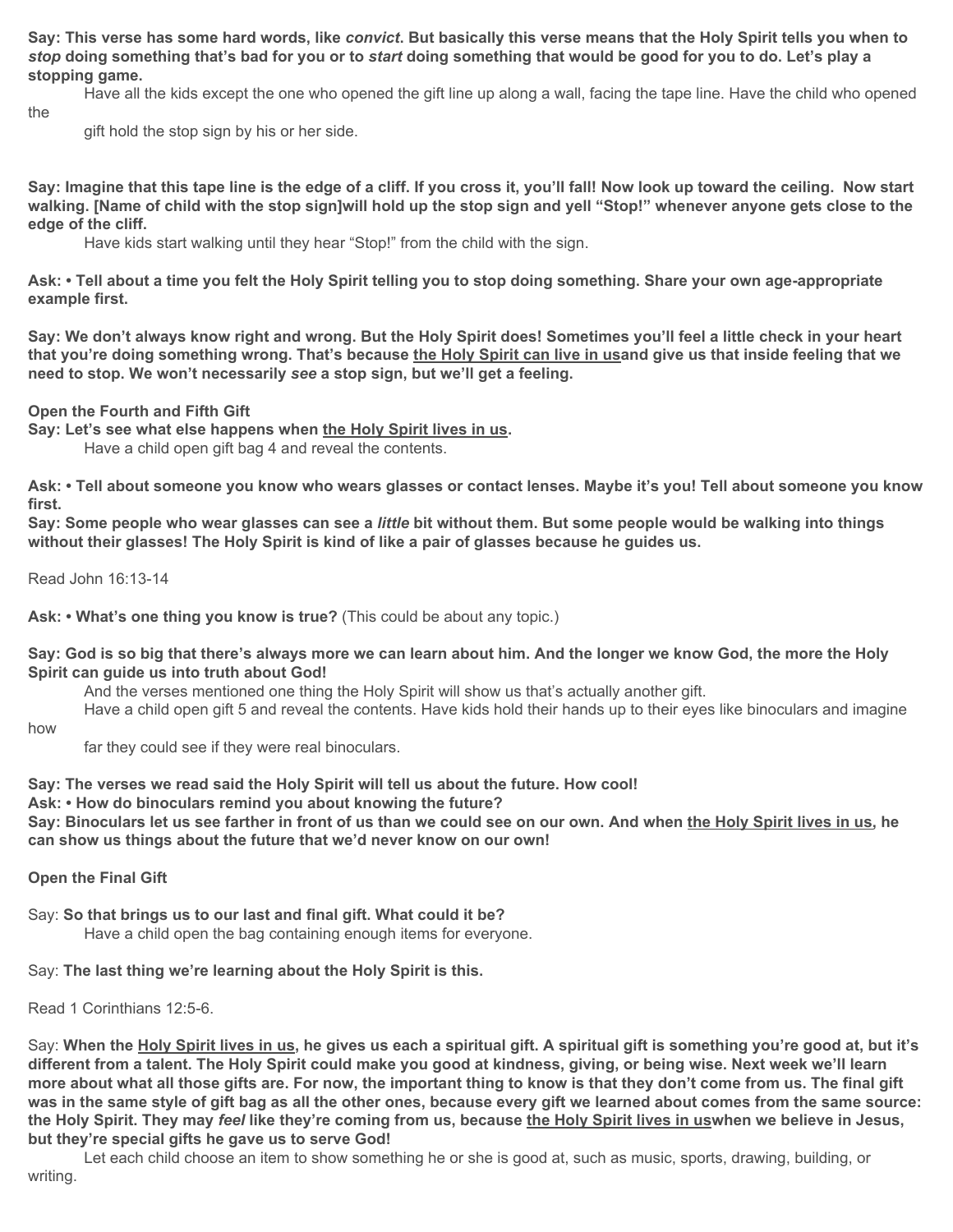Have kids form trios and show off their talents by using the items provided to do something they're good at. Then have a

few

kids show everyone a talent.

Say: **Let's thank the Holy Spirit for these gifts.**

Pray: HolySpirit, we thank you for all the gifts you give us. We thank you for being our advocate, teaching us, convicting us, guiding us and showing us about the future, and giving us spiritual gifts. Help us serve God more. In Jesus' name, **amen.**

### **DEEPER BIBLE**

**If the Holy Spirit Lives in Me, Why Don't I Feel Any Different?**

**Supplies** 

- · Bibles
- · pompoms (several per child)
- · lightly scented lotion or hand sanitizer
- · soft sound effects such as rain or ocean waves
- · music player
- · picture of a stop sign\*
- · eyeglasses\*

Easy Prep

· Hide pompoms around the room

#### **Set It Up**

Say: We're learning that the Holy Spirit can live in us. When we believe in Jesus, the Holy Spirit lives in us! But usually when someone first becomes friends with Jesus, it might not feel like a magical moment. You may not have felt a **whoosh or a tingle when the Holy Spirit came to live in you.**

Think about Spider-Man. Spider-Man was a regular guy who was bitten by a radioactive spider. And right away, he had all **these cool superpowers. He felt different, and he could do different things.**

So if the Holy Spirit lives in us, why doesn't it feel like that? Why don't we feel any different? Let's dig in to that.

#### **Go on a Hunt**

Say: Since we'll explore how to look for the Holy Spirit in our lives, let's practice looking for things. Have kids search for pompoms around the room. As they search, turn on soft sound effects at a very low volume—just barely loud enough to hear. Also as they search, put scented lotion or hand sanitizer on your hands.

After kids have found the pompoms, turn off the music and gather the kids.

Ask: • How was looking for the pompoms like looking for the Holy Spirit in your life? How was it different? **• As you were looking for the pompoms, what did you hear? smell?**

Say: Many of you might not have noticed the smell of my lotion or the sound of rain because you were focused on looking for the pompoms. Sometimes the Holy Spirit can be like that. We get so focused on looking for him in a specific **way—a** *feeling***—that we miss out on seeing him work in other ways.**

The Holy Spirit can work by giving us certain feelings. But that's not all he does! Maybe he's at work in your life, but you just haven't noticed it! In our Core Bible Discovery time, we looked at some of the things the Holy Spirit does. Let's dig **deeper into those.**

### **Dig Deeper**

Hold up the stop sign picture from Core Bible Discovery.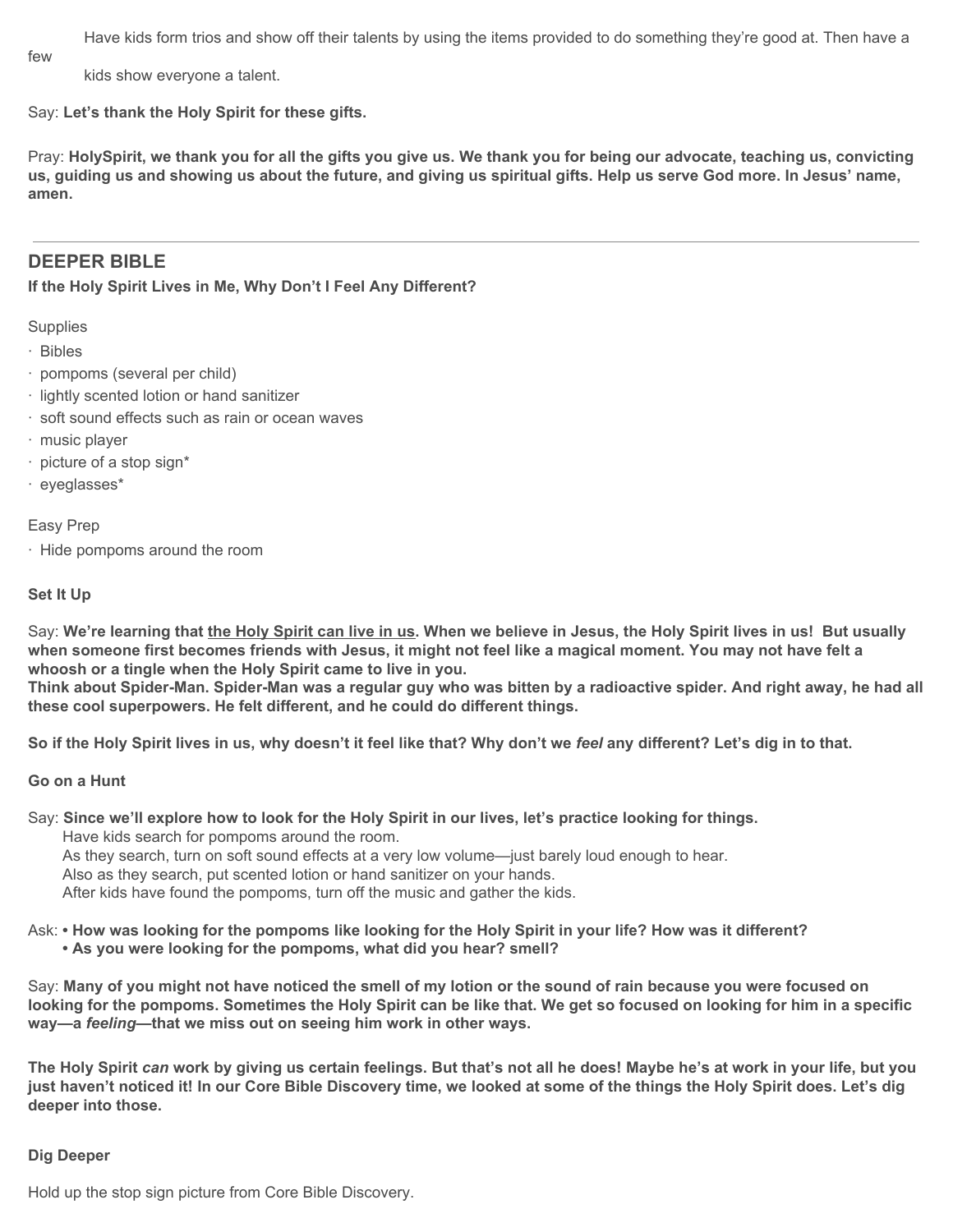Have a child read John 16:8.

#### Say: We learned that the Holy Spirit convicts us. When you get that feeling, impression, or voice in your head that says **you're doing something wrong, that's the Holy Spirit in you!**

Ask kids to share stories of how they've experienced the Holy Spirit's conviction. Begin with your own example.

Have a child read Romans 8:9.

Say: When the Holy Spirit lives in us, he helps control what we do by showing us sin in our lives.

Hold up the eyeglasses from Core Bible Discovery.

Have a child read John 16:13-14.

**Say: We also learned that the Holy Spirit guides us.**

Ask: • Tell about a time you did something because it just seemed like the right thing to do, but you couldn't really explain why. Begin with your own example, such as a time you took a different route to work or stopped to talk to **someone you didn't plan to talk to.**

Say: When the Holy Spirit guides us, sometimes we do things and we're not always sure why. We might feel a pull to help someone. When you experience that, it could be the sound of the Holy Spirit in your life! The sounds that came on during our hunt were pretty soft, but they were there. We can learn to tune in and listen for the Holy Spirit guiding us. **The Bible tells us how** *you* **can help people experience the Holy Spirit!**

Have a child read Romans 12:7.

**Ask: • Tell about a time you served God. Share your own example first—maybe teaching this class!** Have kids put a little bit of the scented lotion or hand sanitizer on their hands.

Say: When we do things to serve God, we're using our spiritual gifts! We have spiritual gifts when the Holy Spirit lives in us. When you leave today, you'll still smell like the lotion you just put on. And other people may smell it on you! That's **kind of like how using your spiritual gifts helps other people experience the Holy Spirit.**

Read Ephesians 1:13.

Say: So there may not be a magical feeling when the Holy Spirit lives in us. But we can be confident he's there when we **believe in Jesus, and we can look for what he's doing in our lives.**

### **CRAFT**

**Holy Home**

**Supplies** 

- · Bible
- · "Holy Home" handouts (1 per child, printed on card stock) (download [here](https://digin-resources.group.com/media/10704/q2_lesson-10_holy-home_handout.pdf))
- · scissors
- · markers
- · transparent tape
- · battery-operated flicker lights (1 per child)
- · Velcro dots (1 set per child)

### Easy Prep

· Make a sample craft to show kids.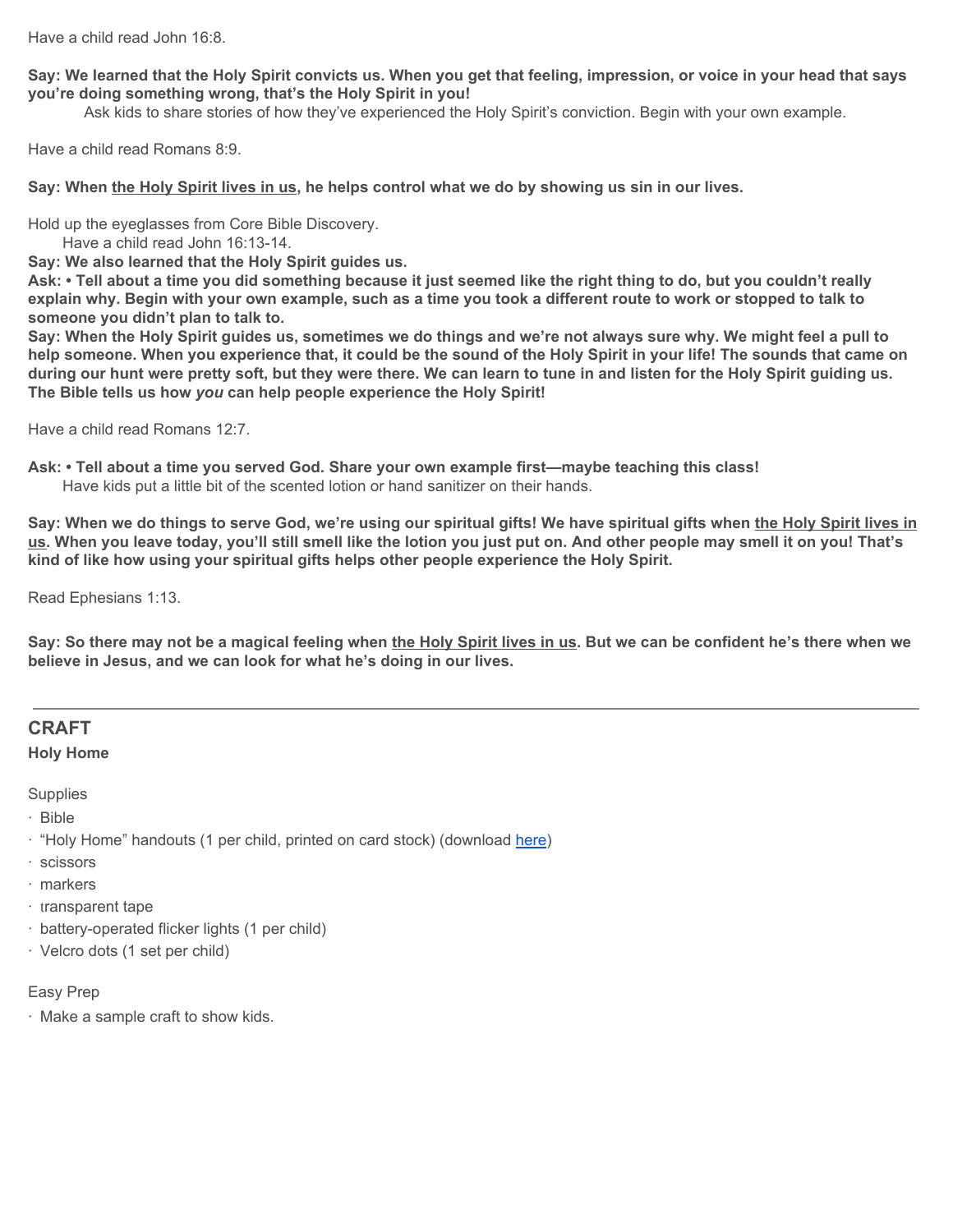

### **Make Holy Homes**

### Say: **We're learning that the Holy Spirit can live in us.**

Read 1 Corinthians 6:19-20.

Show kids the sample craft you made. Give each child a "Holy Home" handout. Set out the remaining supplies to share, and have kids follow these directions to make Holy Homes.

· Cut out the Holy Home template.

· Cut out the windows.

· Decorate the four walls (the sides with the windows) with pictures that represent you. For example, you might draw hearts to

show that you're loving, dogs to show you love dogs, and a soccer ball to show you're good at soccer.

- · Assemble your house by folding along the lines and taping the walls together at the corners. Don't tape the roof!
- · Stick one side of the Velcro dot on the small flap that comes up under the roof and the other side of the Velcro dot on the underside of the roof. That way you can open and close the roof.
- · Open the roof and place a battery-operated flicker light inside.

### **Talk About It**

Ask: • Tell about how you decorated your house. How might those things about you make your heart a nice home for the **Holy Spirit?**

**• How does remembering that the Holy Spirit can live in you change the way you live?**

Say: When you believe in Jesus, the Holy Spirit lives in you. Just as your houses shine with the light that's inside them, you can shine with the light of the Holy Spirit and use the gifts he gives you to serve God and others.

Have kids take their Holy Homes with them and show them to their friends and families as they share what it means that the Holy Spirit can live in us.

### **LIFE APPLICATION WRAP-UP**

**Thank You, God**

**Supplies** · Bible **Do an Action Prayer**

Say: We've been learning that the Holy Spirit can live in us. But we're not just houses; we're a special kind of place!